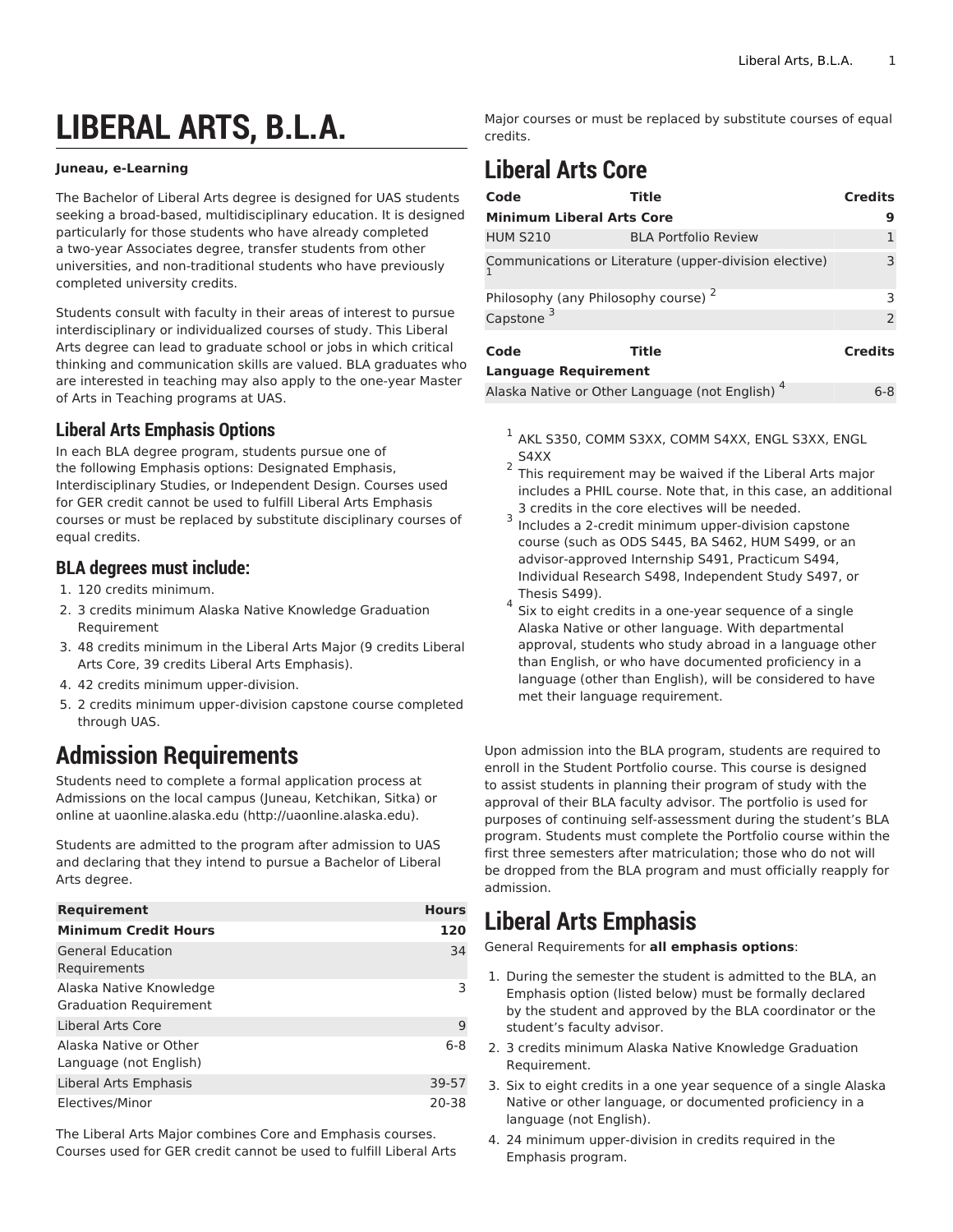- 5. Includes a 2-credit minimum upper-division capstone course (such as ODS S445, BA S462, HUM S499, or an advisorapproved Internship S491, Practicum S494, Individual Research S498, Independent Study S497, or Thesis S499).
- 6. A passing BLA Student Portfolio is required for degree completion.

# **Designated Emphasis**

A designated emphasis provides a focused course of study in the Liberal Arts not available through other baccalaureate degree programs offered through UAS.

### **Alaska Native Languages and Studies**

| Code                                    | Title                                                                                                                                                                                                                                                                                        | <b>Credits</b> |
|-----------------------------------------|----------------------------------------------------------------------------------------------------------------------------------------------------------------------------------------------------------------------------------------------------------------------------------------------|----------------|
| <b>Designated Emphasis Requirements</b> |                                                                                                                                                                                                                                                                                              |                |
| <b>ANS S101</b>                         | *Introduction to Alaska Native<br><b>Studies</b>                                                                                                                                                                                                                                             | 3              |
| <b>ANS S460</b>                         | <b>ANCSA and Tribal Governance</b>                                                                                                                                                                                                                                                           | 3              |
| or ANTH S475                            | Alaska Native Social Change                                                                                                                                                                                                                                                                  |                |
| or ART S263                             | *Northwest Coast Native Art History &<br>Culture                                                                                                                                                                                                                                             |                |
|                                         | Select one of the following language sequences:                                                                                                                                                                                                                                              | 8              |
| <b>AKL S105</b><br>& AKL S106           | *Beginning Tlingit I<br>and *Beginning Tlingit II                                                                                                                                                                                                                                            |                |
| <b>AKL S107</b><br>& AKL S108           | *Beginning Haida I<br>and *Beginning Haida II                                                                                                                                                                                                                                                |                |
| <b>AKL S109</b><br>& AKL S110           | *Beginning Tsimshian I<br>and *Beginning Tsimshian II                                                                                                                                                                                                                                        |                |
| component in their curriculum).         | Art course, or any Alaska Native topic in Humanities,<br>Social Science, or cross-disciplinary courses approved<br>by the BLA Alaska Native Studies faculty advisor (these<br>courses may be from different disciplines, but all must<br>have Alaska Native themes or issues as an important |                |
|                                         | <b>Alaska Native Languages and Studies Electives</b>                                                                                                                                                                                                                                         | 25             |
| upper-division.                         | Select 25 credits of electives, 15 of which must be                                                                                                                                                                                                                                          |                |
| AKL S (any Alaska Language course)      |                                                                                                                                                                                                                                                                                              |                |
|                                         | ANS S___ (any Alaska Native Studies course)                                                                                                                                                                                                                                                  |                |
| ANTH S225                               | Artistic Expressions and Oral<br>Narratives of Alaska Natives                                                                                                                                                                                                                                |                |
| ANTH S335                               | <b>Native North Americans</b>                                                                                                                                                                                                                                                                |                |
| ANTH S342                               | Arctic Anthropology                                                                                                                                                                                                                                                                          |                |
| ANTH S428                               | Tlingit Culture and History                                                                                                                                                                                                                                                                  |                |
| ANTH S435                               | <b>Northwest Coast Cultures</b>                                                                                                                                                                                                                                                              |                |
| ANTH S458                               | Alaska Native Economic and<br>Political Development                                                                                                                                                                                                                                          |                |
| <b>ART S180</b>                         | Northwest Coast Art: Selected<br><b>Topics</b>                                                                                                                                                                                                                                               |                |
| <b>ART S181</b>                         | *Beginning Northwest Coast<br>Indigenous Design                                                                                                                                                                                                                                              |                |
| <b>ART S183</b>                         | Harvest and Preparation of<br><b>Basket Materials</b>                                                                                                                                                                                                                                        |                |
| <b>ART S189</b>                         | Northwest Coast Tool Making                                                                                                                                                                                                                                                                  |                |

| <b>Total Credits</b> | 39                                                          |
|----------------------|-------------------------------------------------------------|
| <b>PS S313</b>       | Alaska Politics and Government                              |
| <b>HIST S341</b>     | History of Alaska                                           |
| <b>ENGL S370</b>     | Native American Literature                                  |
| <b>ENGL S365</b>     | Literature of Alaska: Native and<br>Non-Native Perspectives |
| <b>ART S486</b>      | <b>Advanced Northwest Coast</b><br>Woolen Weaving           |
| <b>ART S485</b>      | <b>Advanced Northwest Coast</b><br>Carving                  |
| <b>ART S482</b>      | <b>Advanced Northwest Coast</b><br><b>Basketry</b>          |
| <b>ART S480</b>      | Northwest Coast Art: Selected<br><b>Topics</b>              |
| <b>ART S386</b>      | Intermediate Northwest Coast<br>Woolen Weaving              |
| <b>ART S385</b>      | Intermediate Northwest Coast<br>Carving                     |
| <b>ART S382</b>      | Intermediate Northwest Coast<br>Basketry                    |
| <b>ART S381</b>      | <b>Advanced Northwest Coast</b><br>Indigenous Design        |
| <b>ART S380</b>      | Northwest Coast Art: Selected<br><b>Topics</b>              |
| <b>ART S286</b>      | <b>Beginning Northwest Coast</b><br>Woolen Weaving          |
| <b>ART S285</b>      | <b>Beginning Northwest Coast</b><br>Carving                 |
| <b>ART S284</b>      | Northwest Coast Basket Design                               |
| <b>ART S282</b>      | <b>Beginning Northwest Coast</b><br>Basketry                |
| <b>ART S281</b>      | Intermediate Northwest Coast<br>Indigenous Design           |
| <b>ART S280</b>      | Northwest Coast Art: Selected<br><b>Topics</b>              |

#### **Outdoor and Adventure Studies**

| Code                                    | Title                                                     | <b>Credits</b> |
|-----------------------------------------|-----------------------------------------------------------|----------------|
| <b>Designated Emphasis Requirements</b> |                                                           |                |
| <b>ENGL S303</b>                        | Literature and the Environment                            | 3              |
| <b>HUM S370</b>                         | Sport, Leisure, and Culture                               | 3              |
| <b>ODS S120</b>                         | Wilderness First Responder <sup>1</sup>                   | 4              |
| <b>ODS S243</b>                         | Outdoor Studies and Leadership                            | 3              |
| <b>ODS S245</b>                         | <b>Outdoor Studies Expedition I</b>                       | $3 - 4$        |
| <b>ODS S372</b>                         | Mountain Studies: Philosophy,<br>Literature, and Practice | 4              |
| <b>ODS S373</b>                         | Ocean Studies: Images of the<br>Environment               | 4              |
| <b>ODS S444</b>                         | <b>Expedition Planning and</b><br>Leadership              | 2              |
| <b>ODS S445</b>                         | Outdoor Studies Expedition II:<br><b>Major Expedition</b> | $2 - 4$        |
| <b>PHIL S371</b>                        | Perspectives on the Natural<br>World                      | 3              |
| <b>ODS Electives</b>                    |                                                           |                |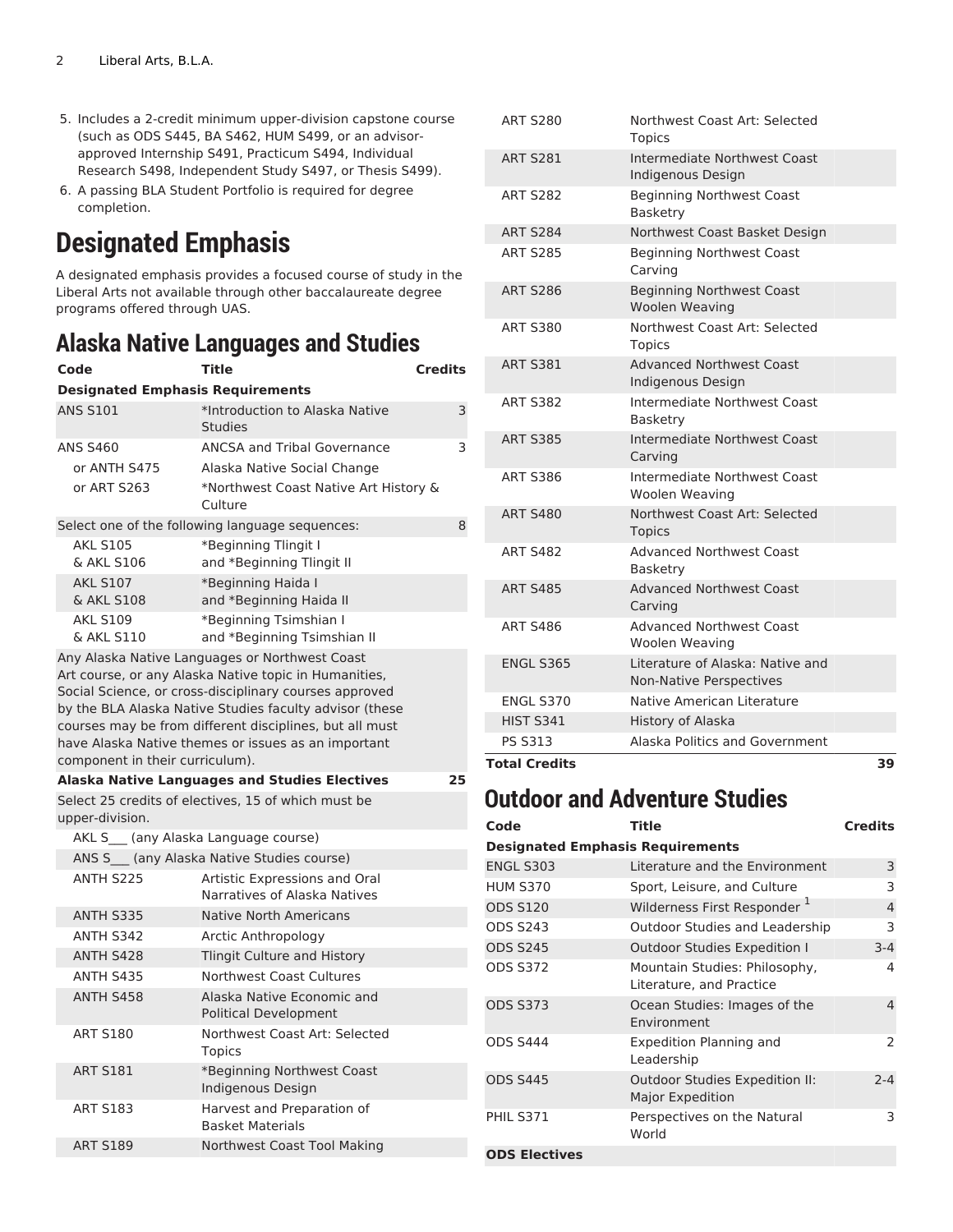| <b>SOC S404</b>                             | <b>Environmental Sociology</b>                                   |         |
|---------------------------------------------|------------------------------------------------------------------|---------|
| <b>PS S313</b>                              | Alaska Politics and Government                                   |         |
| <b>GEOL S302</b>                            | Hydrology                                                        |         |
| <b>GEOL S301</b>                            | Geomorphology                                                    |         |
| <b>GEOG S312</b>                            | Humans and the Environment                                       |         |
| <b>ENVS S422</b>                            | Earth's Climate System                                           |         |
| <b>ENVS S407</b>                            | Snow Hydrology                                                   |         |
| <b>ENVS S302</b>                            | Glaciology                                                       |         |
| <b>ENGL S423</b>                            | Ecocriticism                                                     |         |
| <b>ENGL S370</b>                            | Native American Literature                                       |         |
| <b>ENGL S365</b>                            | Literature of Alaska: Native and<br>Non-Native Perspectives      |         |
| ANTH S458                                   | Alaska Native Economic and<br><b>Political Development</b>       |         |
| <b>ANTH S428</b>                            | Tlingit Culture and History                                      |         |
| ANTH S408                                   | Ethnobiology                                                     |         |
| ANTH S342                                   | Arctic Anthropology                                              |         |
| ANTH S314                                   | Archaeology of Southeast<br>Alaska                               |         |
| Select two of the following:                |                                                                  | $6 - 8$ |
| <b>Upper-Division Electives<sup>2</sup></b> |                                                                  |         |
| Other approved ODS skills courses           |                                                                  |         |
| <b>ODS S222</b>                             | Mountaineering I                                                 |         |
| <b>ODS S221</b>                             | <b>Glacier Travel and Crevasse</b><br><b>Rescue Fundamentals</b> |         |
| <b>ODS S218</b>                             | Avalanche Evaluation and<br>Theory Level II                      |         |
| <b>ODS S217</b>                             | Ice Climbing Level II                                            |         |
| <b>ODS S216</b>                             | Rock Climbing Level II                                           |         |
| <b>ODS S205</b>                             | <b>Backcountry Navigation</b>                                    |         |
| <b>ODS S148</b>                             | Backcountry Skiing and<br>Snowboarding                           |         |
| <b>ODS S133</b>                             | Introduction to Sea Kayaking                                     |         |
| <b>ODS S119</b>                             | Introduction to Fly Fishing,<br>Tying, and Casting               |         |
|                                             | Theory I                                                         |         |
| <b>ODS S118</b>                             | Avalanche Evaluation and                                         |         |
| <b>ODS S117</b>                             | Introduction to Ice Climbing                                     |         |
| <b>ODS S116</b>                             | Southeast Alaska<br>Introduction to Rock Climbing                |         |
| <b>ODS S115</b>                             | Alaska<br>Winter Backpacking in                                  |         |
|                                             | Backpacking in Southeast                                         |         |

 $\frac{1}{2}$  Or proof of certification.

<sup>2</sup> Advisor-approved courses

| <b>Requirement</b>                       | <b>Hours</b> |
|------------------------------------------|--------------|
| <b>Minimum Credit Hours</b>              | 120          |
| <b>General Education</b><br>Requirements | 34           |

| Alaska Native Knowledge<br><b>Graduation Requirement</b> |     |
|----------------------------------------------------------|-----|
| Liberal Arts Core                                        | q   |
| Alaska Native or Other<br>Language (not English)         | 6-8 |
| Liberal Arts Emphasis                                    | 39  |
| Electives/Minor                                          | 38  |

The Liberal Arts Major combines Core and Emphasis courses. Courses used for GER credit cannot be used to fulfill Liberal Arts Major courses or must be replaced by substitute courses of equal credits.

### **Liberal Arts Core**

| Code                                            | <b>Title</b>                                                                                                                                                                                                                                                                                                                                                                                                                                                                                                                                                                                                                                                                                                                                                                                                          | <b>Credits</b> |
|-------------------------------------------------|-----------------------------------------------------------------------------------------------------------------------------------------------------------------------------------------------------------------------------------------------------------------------------------------------------------------------------------------------------------------------------------------------------------------------------------------------------------------------------------------------------------------------------------------------------------------------------------------------------------------------------------------------------------------------------------------------------------------------------------------------------------------------------------------------------------------------|----------------|
| <b>Minimum Liberal Arts Core</b>                |                                                                                                                                                                                                                                                                                                                                                                                                                                                                                                                                                                                                                                                                                                                                                                                                                       | 9              |
| <b>HUM S210</b>                                 | <b>BLA Portfolio Review</b>                                                                                                                                                                                                                                                                                                                                                                                                                                                                                                                                                                                                                                                                                                                                                                                           | $\mathbf{1}$   |
|                                                 | Communications or Literature (upper-division elective)                                                                                                                                                                                                                                                                                                                                                                                                                                                                                                                                                                                                                                                                                                                                                                | 3              |
| Philosophy (any Philosophy course) <sup>2</sup> |                                                                                                                                                                                                                                                                                                                                                                                                                                                                                                                                                                                                                                                                                                                                                                                                                       | 3              |
| Capstone <sup>3</sup>                           |                                                                                                                                                                                                                                                                                                                                                                                                                                                                                                                                                                                                                                                                                                                                                                                                                       | $\mathcal{P}$  |
| Code                                            | <b>Title</b>                                                                                                                                                                                                                                                                                                                                                                                                                                                                                                                                                                                                                                                                                                                                                                                                          | <b>Credits</b> |
| <b>Language Requirement</b>                     |                                                                                                                                                                                                                                                                                                                                                                                                                                                                                                                                                                                                                                                                                                                                                                                                                       |                |
|                                                 | Alaska Native or Other Language (not English) <sup>4</sup>                                                                                                                                                                                                                                                                                                                                                                                                                                                                                                                                                                                                                                                                                                                                                            | $6 - 8$        |
| 3<br>4<br>requirement.                          | $^1$ AKL S350, COMM S3XX, COMM S4XX, ENGL S3XX, ENGL S4XX<br><sup>2</sup> This requirement may be waived if the Liberal Arts major<br>includes a PHIL course. Note that, in this case, an additional 3<br>credits in the core electives will be needed.<br>Includes a 2-credit minimum upper-division capstone course<br>(such as ODS S445, BA S462, HUM S499, or an advisor-<br>approved Internship S491, Practicum S494, Individual Research<br>S498, Independent Study S497, or Thesis S499).<br>Six to eight credits in a one-year sequence of a single Alaska<br>Native or other language. With departmental approval,<br>students who study abroad in a language other than English,<br>or who have documented proficiency in a language (other<br>than English), will be considered to have met their language |                |
|                                                 | Upon admission into the BLA program, students are required to<br>enroll in the Student Portfolio course. This course is designed<br>to assist students in planning their program of study with the<br>$\Delta$ approval of their BLA faculty advisor. The portfolio is used for                                                                                                                                                                                                                                                                                                                                                                                                                                                                                                                                       |                |

approval of their BLA faculty advisor. The portfolio is used for purposes of continuing self-assessment during the student's BLA program. Students must complete the Portfolio course within the first three semesters after matriculation; those who do not will be dropped from the BLA program and must officially reapply for admission.

### **Liberal Arts Emphasis**

General Requirements for **all emphasis options**:

1. During the semester the student is admitted to the BLA, an Emphasis option (listed below) must be formally declared by the student and approved by the BLA coordinator or the student's faculty advisor.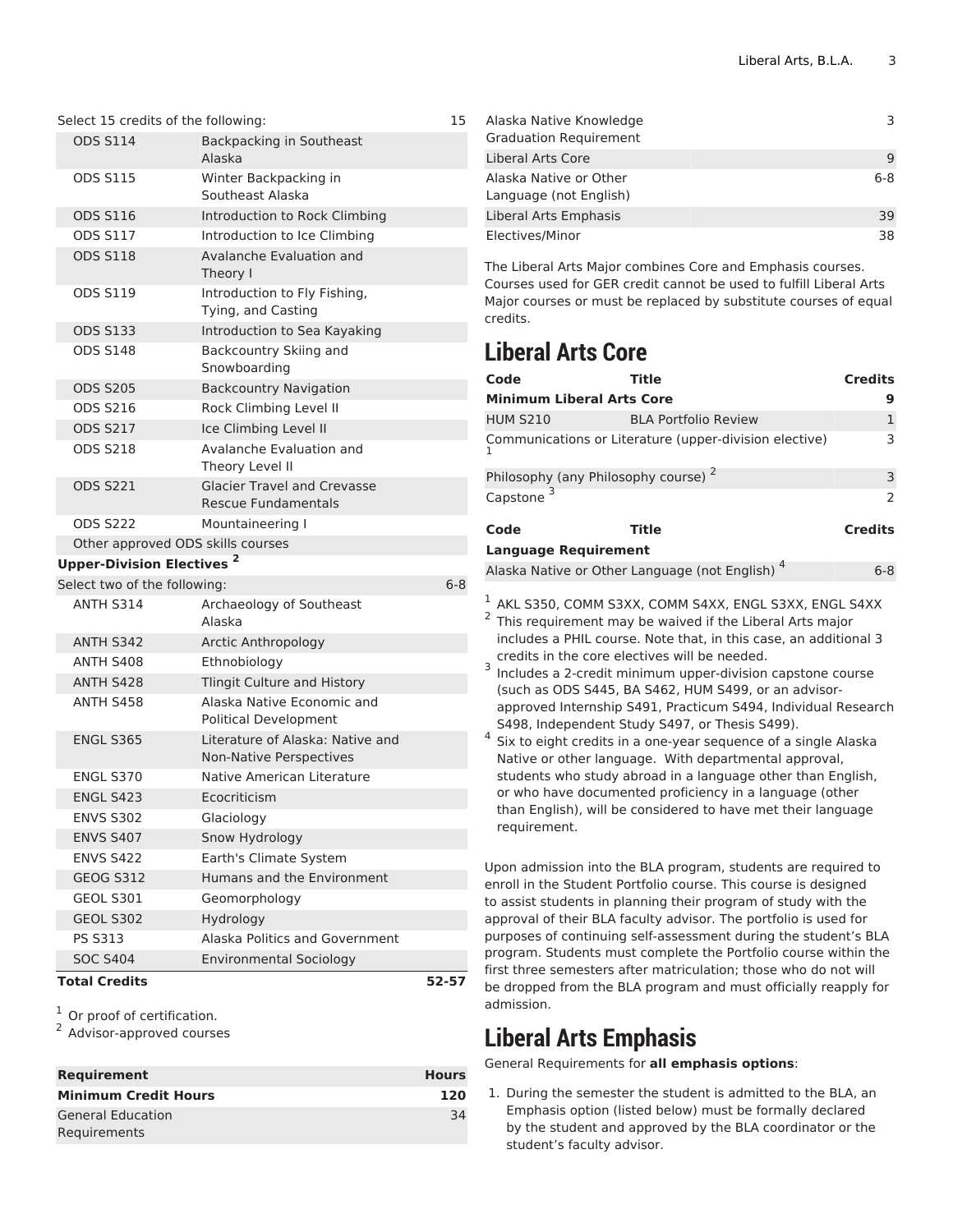- 2. 3 credits minimum Alaska Native Knowledge Graduation Requirement.
- 3. Six to eight credits in a one year sequence of a single Alaska Native or other language, or documented proficiency in a language (not English).
- 4. 24 minimum upper-division in credits required in the Emphasis program.
- 5. Includes a 2-credit minimum upper-division capstone course (such as ODS S445, BA S462, HUM S499, ANS S499, or an advisor-approved Internship S491, Practicum S494, Individual Research S498, Independent Study S497, or Thesis S499).
- 6. A passing BLA Student Portfolio is required for degree completion.

#### **Interdisciplinary Studies**

Interdisciplinary Studies provides academic depth to a general course of Liberal Arts study by combining cross-disciplinary primary and secondary fields. Primary and secondary fields must be different. Primary and secondary fields may not both be Social Sciences, however History may be considered either a Humanities or Social Science discipline. A course that is applied to the primary field cannot also be applied to the secondary field (except in situations where course topic varies and may be repeated for credit). The Interdisciplinary Studies program must be approved by the student's BLA faculty advisor.

| Code                              | Title | <b>Credits</b> |
|-----------------------------------|-------|----------------|
| <b>Primary Field</b>              |       |                |
| Minimum 15 credits upper-division |       | 24             |
| <b>Secondary Field</b>            |       |                |
| Minimum 6 credits upper-division  |       | 15             |

#### **Primary Field**

The primary field consists of BLA faculty advisor approved course electives (24 credits, minimum of 15 credits upper division) under one of the following categories. In some instances, minimal course requirements are designated.

| Code                          | Title                                                       | <b>Credits</b> |
|-------------------------------|-------------------------------------------------------------|----------------|
|                               | Alaska Native Languages and Studies <sup>1</sup>            |                |
|                               | Select one of the following language sequences:             | 8              |
| <b>AKL S105</b><br>& AKL S106 | *Beginning Tlingit I<br>and *Beginning Tlingit II           |                |
| <b>AKL S107</b><br>& AKL S108 | *Beginning Haida I<br>and *Beginning Haida II               |                |
| <b>AKL S109</b><br>& AKL S110 | *Beginning Tsimshian I<br>and *Beginning Tsimshian II       |                |
| <b>Anthropology</b>           |                                                             |                |
| ANTH S202                     | *Cultural Anthropology                                      | 3              |
| ANTH S205                     | *Biological Anthropology                                    | 3              |
| Art                           |                                                             |                |
| <b>ART S261</b>               | *History of World Art I                                     | 3              |
| <b>ART S262</b>               | *History of World Art II                                    | 3              |
| <b>Cultural Geography</b>     |                                                             |                |
| <b>GEOG S101</b>              | *Local Places, Global Regions:<br>Introduction to Geography | 3              |
| GEOG/ANTH S312                | Humans and the Environment                                  | 3              |
|                               |                                                             |                |

|                                     | Select 18 credits of the following courses:                                                                    | 18 |
|-------------------------------------|----------------------------------------------------------------------------------------------------------------|----|
| <b>ART S380</b>                     | Northwest Coast Art: Selected                                                                                  |    |
|                                     | <b>Topics</b>                                                                                                  |    |
| <b>ANS S320</b>                     | AK Native Ecological Knowledge                                                                                 |    |
| <b>ENGL S200</b>                    | *World Literature                                                                                              |    |
| <b>ENGL S303</b>                    | Literature and the Environment                                                                                 |    |
| <b>ENGL S334</b>                    | Detective Fiction / Criminal<br>Geographies                                                                    |    |
| ENGL S423                           | Ecocriticism                                                                                                   |    |
| <b>ENVI S360</b>                    | Alaska: A Contested Geography                                                                                  |    |
| <b>GEOG S390</b>                    | Critical Geography                                                                                             |    |
| <b>HUM S370</b>                     | Sport, Leisure, and Culture                                                                                    |    |
| <b>HUM S372</b>                     | Salmon, Sport, and Society                                                                                     |    |
| <b>PHIL S371</b>                    | Perspectives on the Natural<br>World                                                                           |    |
| <b>English</b>                      |                                                                                                                |    |
| <b>Government/Political Science</b> |                                                                                                                |    |
| <b>SSCI S300</b>                    | Research Methods in Social<br>Science                                                                          | 3  |
| <b>History</b>                      |                                                                                                                |    |
| <b>HIST S131</b>                    | *History of the U.S. I                                                                                         | 3  |
| <b>HIST S132</b>                    | *History of the U.S. II                                                                                        | 3  |
| <b>Humanities</b>                   |                                                                                                                |    |
|                                     | Any two of the following Humanities disciplines: Art,                                                          | 12 |
|                                     | Communications, English, History, Alaska Native                                                                |    |
|                                     | Languages (including Tlingit, Haida, or Tsimshian),                                                            |    |
|                                     | other languages (including Spanish), Philosophy, or                                                            |    |
|                                     | BLA faculty advisor approved Humanities discipline.                                                            |    |
| Discipline 1                        |                                                                                                                |    |
| Minimum 9 credits upper-division    |                                                                                                                |    |
| Discipline 2                        |                                                                                                                |    |
| Minimum 6 credits upper-division    |                                                                                                                |    |
| <b>Psychology</b>                   |                                                                                                                |    |
| <b>PSY S111</b>                     | *Introduction to Psychology                                                                                    | 3  |
| Select one of the following:        |                                                                                                                | 3  |
| Statistics                          |                                                                                                                |    |
| <b>STAT S200</b>                    | *Elementary Statistics (or<br>higher)                                                                          |    |
| <b>Research Methods</b>             |                                                                                                                |    |
| <b>SSCI S300</b>                    | <b>Research Methods in Social</b><br>Science (or other BLA faculty<br>advisor approved methods                 |    |
|                                     | course)                                                                                                        |    |
| <b>Social Sciences</b>              |                                                                                                                |    |
|                                     | Any two of the following Social Science disciplines:                                                           |    |
| Social Science discipline.          | Anthropology, Economics, History, Political Science,<br>Psychology, Sociology, or BLA faculty advisor approved |    |
| <b>Sociology</b>                    |                                                                                                                |    |
| <b>SOC S101</b>                     | *Introduction to Sociology                                                                                     | 3  |
| Select one of the following:        |                                                                                                                | 3  |
| <b>Statistics</b>                   |                                                                                                                |    |
| <b>STAT S200</b>                    | *Elementary Statistics (or                                                                                     |    |
|                                     | higher)                                                                                                        |    |
|                                     |                                                                                                                |    |

*Research Methods*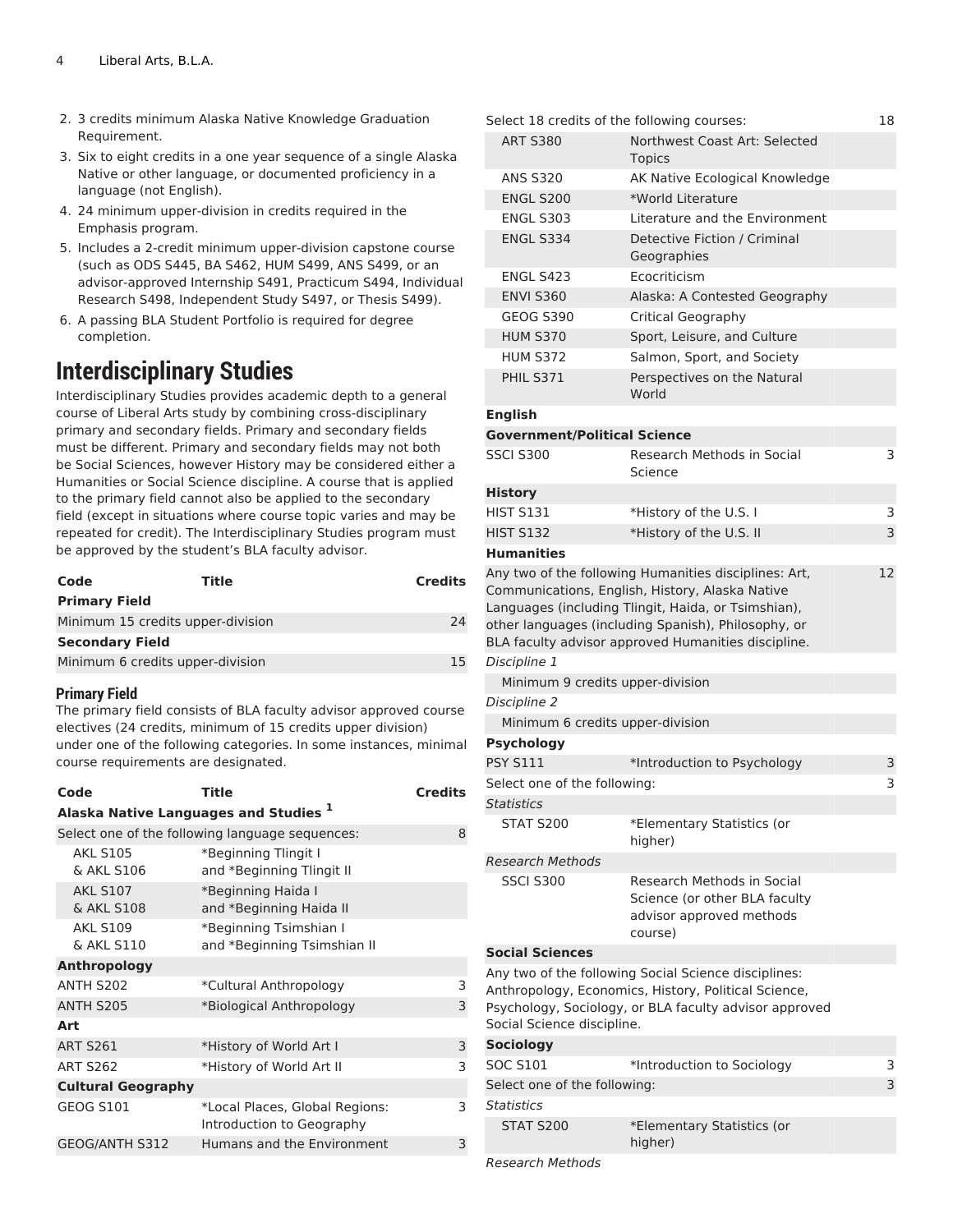SSCI S300 Research Methods in Social Science (or other BLA faculty advisor approved methods course)

1 The remaining courses may be selected from any Alaska Native Languages or Northwest Coast Art course, or any Alaska Native-specific Humanities, Social Science, or Cross-Disciplinary courses approved by the BLA Alaska Native Studies Faculty Advisor (these courses may be from different disciplines, but all must have Alaska Native themes or issues as an important component in their curriculum). A student completing a primary field in Alaska Native Languages and Studies **may not** choose a secondary field in Tlingit Language.

#### **Secondary Field**

The secondary field, which must be different than the primary field, consists of 15 credits (minimum 6 credits upper-division).

Liberal Arts secondary fields available at UAS include: Alaska Native Languages and Studies (see primary field description for minimal requirements), Anthropology, Art, Biology, Business Studies<sup>1</sup>, Communication, Creative Writing, Cultural Geography (see primary field description for list of accepted courses), Economics, English, Environmental Science, Government, History, Mathematics, Philosophy, Psychology, Sociology, Spanish, Tlingit Language.

### **Liberal Arts Electives/Minor**

Courses from AA degrees, transfer credits from accredited universities or colleges, or other University of Alaska credits at the 100 level or higher may be counted for elective credit. A Minor field must differ from disciplinary coursework completed for the Liberal Arts Emphasis. Any overlap in specific courses between GER, the Liberal Arts Major, and a Minor requires course substitutions.

1 Business Studies include ACCT, BA, LAWS, and CIS designated courses.

| <b>Requirement</b>                                       | <b>Hours</b> |
|----------------------------------------------------------|--------------|
| <b>Minimum Credit Hours</b>                              | 120          |
| <b>General Education</b><br>Requirements                 | 34           |
| Alaska Native Knowledge<br><b>Graduation Requirement</b> | 3            |
| Liberal Arts Core                                        | 9            |
| Alaska Native or Other<br>Language (not English)         | $6 - 8$      |
| Liberal Arts Emphasis                                    | 39           |
| Electives/Minor                                          | 38           |

The Liberal Arts Major combines Core and Emphasis courses. Courses used for GER credit cannot be used to fulfill Liberal Arts Major courses or must be replaced by substitute courses of equal credits.

### **Liberal Arts Core**

| Code                                             | Title                                                  | <b>Credits</b> |
|--------------------------------------------------|--------------------------------------------------------|----------------|
| <b>Minimum Liberal Arts Core</b>                 |                                                        | g              |
| <b>HUM S210</b>                                  | <b>BLA Portfolio Review</b>                            |                |
|                                                  | Communications or Literature (upper-division elective) | 3              |
| Philosophy, (Any Philosophy Course) <sup>2</sup> |                                                        | З              |
| Capstone <sup>3</sup>                            |                                                        | $\overline{2}$ |
| Code                                             | Title                                                  | <b>Credits</b> |
| <b>Language Requirement</b>                      |                                                        |                |
|                                                  | Alaska Native or Other Language (not English)          | $6 - 8$        |

- $\frac{1}{2}$  AKL S350, COMM S3XX, COMM S4XX, ENGL S3XX, ENGL S4XX 2 This requirement may be waived if the Liberal Arts major includes a PHIL course. Note that, in this case, an additional 3 credits in the core electives will be needed.
- 3 Includes a 2-credit minimum upper-division capstone course (such as ODS S445, BA S462, HUM S499, or an advisorapproved Internship S491, Practicum S494, Individual Research S498, Independent Study S497, or Thesis S499).
- 4 Six to eight credits in a one-year sequence of a single Alaska Native or other language. With departmental approval, students who study abroad in a language other than English, or who have documented proficiency in a language (other than English), will be considered to have met their language requirement.

Upon admission into the BLA program, students are required to enroll in the Student Portfolio course. This course is designed to assist students in planning their program of study with the approval of their BLA faculty advisor. The portfolio is used for purposes of continuing self-assessment during the student's BLA program. Students must complete the Portfolio course within the first three semesters after matriculation; those who do not will be dropped from the BLA program and must officially reapply for admission.

#### **Liberal Arts Emphasis**

General Requirements for **all emphasis options**:

- 1. During the semester the student is admitted to the BLA, an Emphasis option (listed below) must be formally declared by the student and approved by the BLA coordinator or the student's faculty advisor.
- 2. 3 credits minimum Alaska Native Knowledge Graduation Requirement.
- 3. Six to eight credits in a one year sequence of a single Alaska Native or other language, or documented proficiency in a language (not English).
- 4. 24 minimum upper-division in credits required in the Emphasis program.
- 5. Includes a 2-credit minimum upper-division capstone course (such as ODS S445, BA S462, HUM S499, or an advisorapproved Internship S491, Practicum S494, Individual Research S498, Independent Study S497, or Thesis S499).